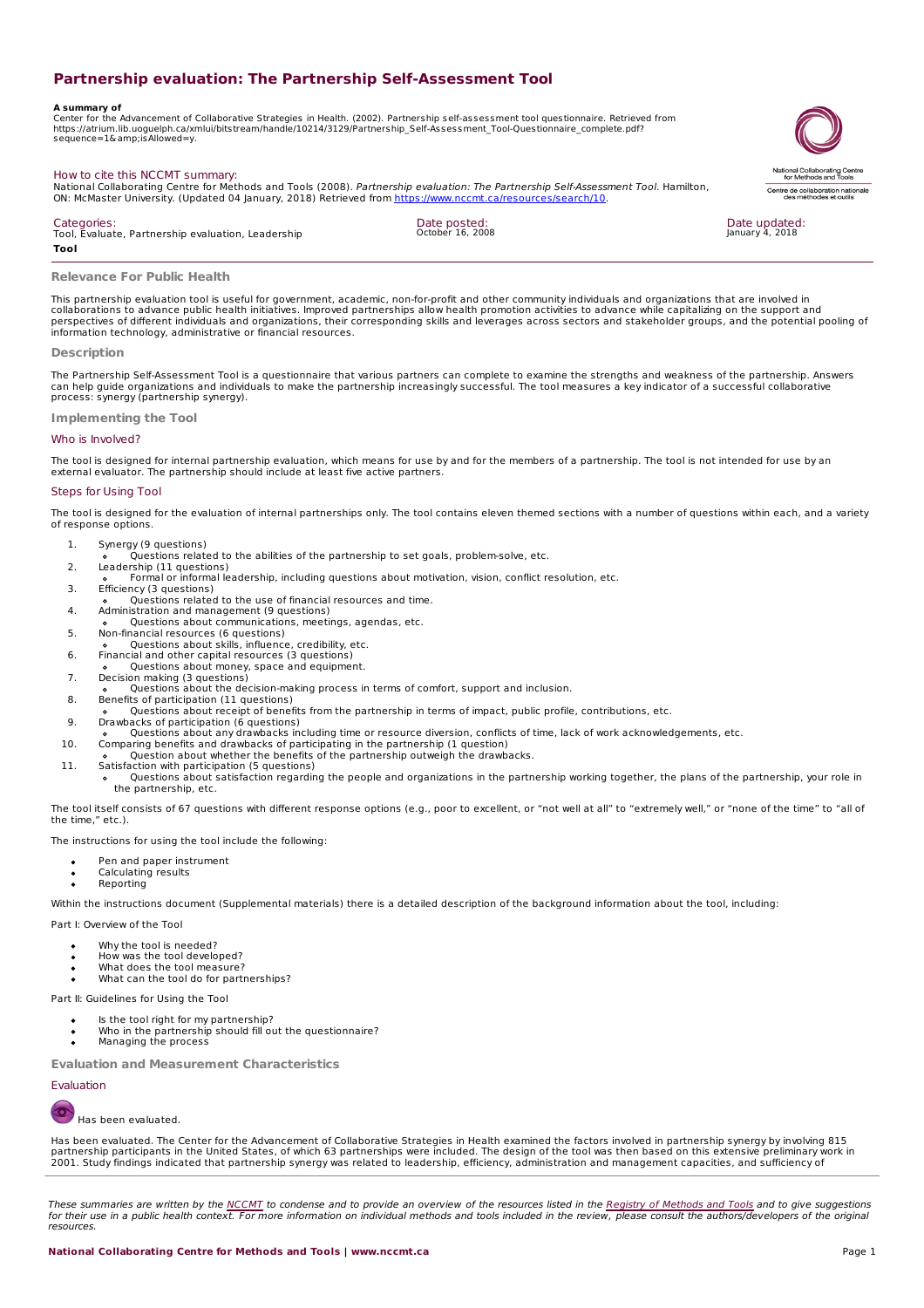# Validity

Validity properties meet accepted standards.

Validity properties meet accepted standards. Instructions to maximize obtaining valid results are described in the instructions manual: "at least 65% response rate<br>from questionnaires within a 30-day time period."

# Reliability

Reliability properties meet accepted standards.

To ensure the reliability of the data, the following partnership criteria apply:

- Has been in existence for at least six months.
- Consists of a group of people and organizations that have continually worked together to achieve goals. Has begun to take action to implement its plans.
- 
- Has at least five active partners. To ensure the reliability of the data, at least five people should complete the questionnaire.

### Methodological Rating

Strong

**Tool Development**

### Developers

The Center for the Advancement of Collaborative Strategies in Health

### Method of Development

This tool was developed based on factors identified to influence partnership synergy as part of the 2001 U.S. National Study of Partnership Functioning.

# Release Date

2002

**Contact Person**

There is no longer any support for this tool.

### **Resources**

| <b>Title of Primary Resource</b> | Partnership self-assessment tool questionnaire                                                                                                                                                                                                                                                       |
|----------------------------------|------------------------------------------------------------------------------------------------------------------------------------------------------------------------------------------------------------------------------------------------------------------------------------------------------|
| l File Attachment                | None                                                                                                                                                                                                                                                                                                 |
| Web-link                         | https://atrium.lib.uoguelph.ca/xmlui/bitstream/handle/10214/3129/Partnership Self-Assessment Tool-<br>Questionnaire complete.pdf?sequence=1&isAllowed=y                                                                                                                                              |
| Reference                        | Center for the Advancement of Collaborative Strategies in Health. (2002). Partnership self-assessment tool questionnaire.<br>Retrieved from https://atrium.lib.uoguelph.ca/xmlui/bitstream/handle/10214/3129/Partnership Self-Assessment Tool-<br>Questionnaire complete.pdf?sequence=1&isAllowed=y. |
| Type of Material                 | Tool - Data collection                                                                                                                                                                                                                                                                               |
| Format                           | On-line Access                                                                                                                                                                                                                                                                                       |
| <b>Cost to Access</b>            | None.                                                                                                                                                                                                                                                                                                |
| Language                         | English                                                                                                                                                                                                                                                                                              |
| <b>Conditions for Use</b>        | © Center for the Advancement of Collaborative Strategies in Health                                                                                                                                                                                                                                   |

| l Title of<br>Resource         | <b>Supplementary</b> Partnership self-assessment tool: Instructions for using the tool offline                                                                                                                                                                                                                                               |
|--------------------------------|----------------------------------------------------------------------------------------------------------------------------------------------------------------------------------------------------------------------------------------------------------------------------------------------------------------------------------------------|
| <b>File</b><br>Attachment      | None                                                                                                                                                                                                                                                                                                                                         |
| Web-link                       | http://www.lmgforhealth.org/sites/default/files/Center for the Advancement of Collaborative Strategies in Health %28CACSH%29 Parternship Self-<br>Assessments.pdf                                                                                                                                                                            |
| Reference                      | Center for the Advancement of Collaborative Strategies in Health. (2002). Partnership self-assessment tool: Instructions for using the tool offline.<br>Retrieved from<br>http://www.lmgforhealth.org/sites/default/files/Center for the Advancement of Collaborative Strategies in Health %28CACSH%29 Parternship Self-<br>Assessments.pdf. |
| Type of<br>Material            | Document                                                                                                                                                                                                                                                                                                                                     |
| Format                         | On-line Access                                                                                                                                                                                                                                                                                                                               |
| Cost to Access                 | None.                                                                                                                                                                                                                                                                                                                                        |
| Language                       | English                                                                                                                                                                                                                                                                                                                                      |
| l Conditions for<br><b>Use</b> | © Center for the Advancement of Collaborative Strategies in Health                                                                                                                                                                                                                                                                           |

| <b>Title of Supplementary Resource</b> | Partnership synergy: A practical framework for studying and strengthening the collaborative advantage                                                                                        |
|----------------------------------------|----------------------------------------------------------------------------------------------------------------------------------------------------------------------------------------------|
| <b>File Attachment</b>                 | None                                                                                                                                                                                         |
| Web-link                               | https://www.ncbi.nlm.nih.gov/pmc/articles/PMC2751192/pdf/milg 203.pdf                                                                                                                        |
| Reference                              | Lasker, R. Weiss, E., & Miller, R. (2001). Partnership synergy: A practical framework for studying and strengthening the<br>collaborative advantage. The Milbank Quarterly, 79 (2), 179-205. |
| <b>Type of Material</b>                | lournal                                                                                                                                                                                      |
| Format                                 | Periodical                                                                                                                                                                                   |
| <b>Cost to Access</b>                  | None.                                                                                                                                                                                        |
| Language                               | English                                                                                                                                                                                      |
| <b>Conditions for Use</b>              | None                                                                                                                                                                                         |

These [summaries](http://www.nccmt.ca) are written by the <u>NCCMT</u> to condense and to [provide](http://www.nccmt.ca) an overview of the resources listed in the <u>Registry of Methods and Tools</u> and to give suggestions<br>for their use in a public health context. For more in resources.